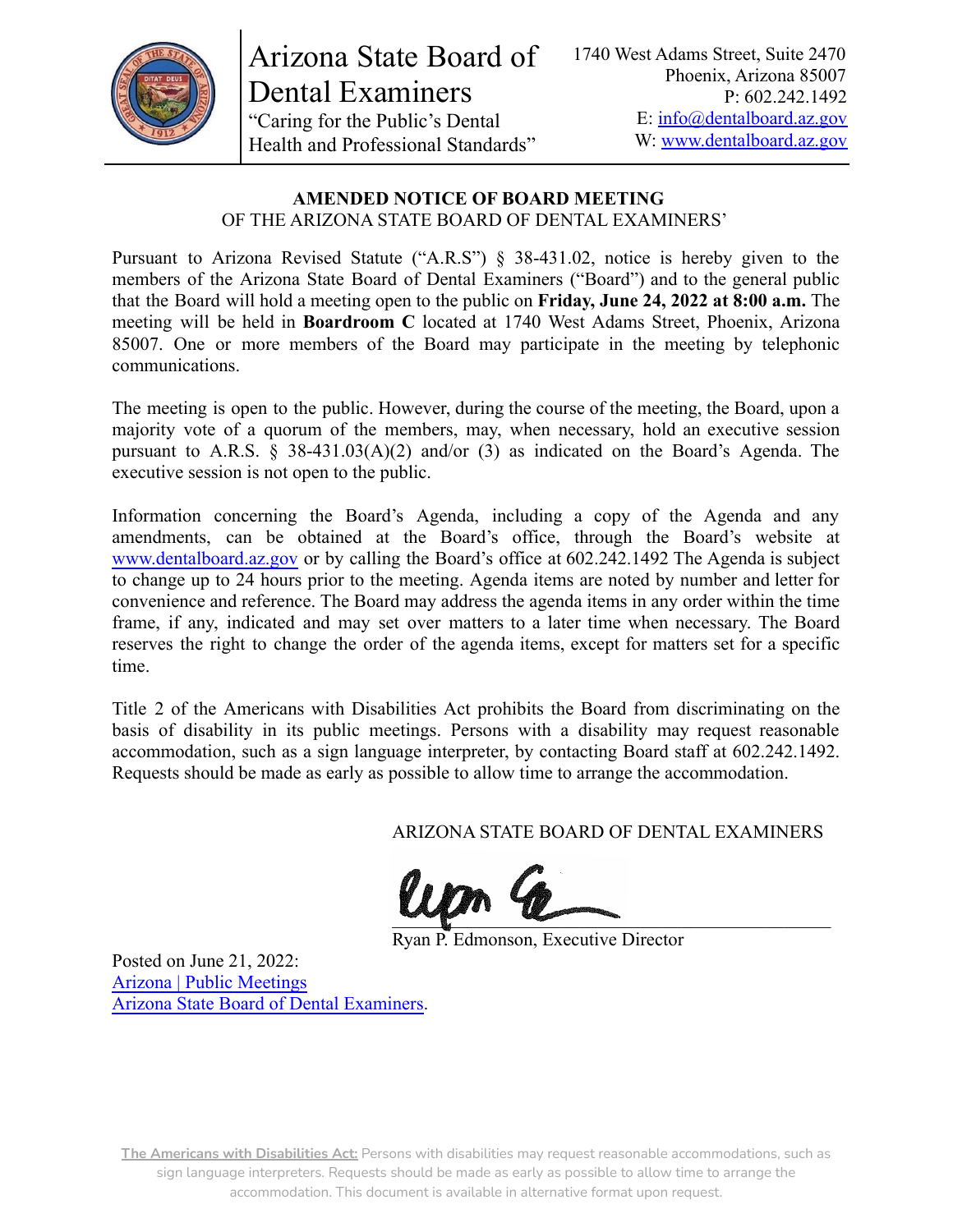

# **June 24, 2022 Amended Board Meeting Agenda**

The Arizona State Board of Dental Examiners' ("Board") President reserves the right to change the order of items on the agenda, except for public hearings set for a specific time.

During the Board meeting and upon a vote of the majority of a quorum, the Board may go into executive session to obtain legal advice from the Board's attorney(s) pursuant to Arizona Revised Statute ("A.R.S.") § 38-431.03(A)(3) on any agenda items listed on the agenda. All meeting attendees whose presence is not required in an executive session will be required to leave the meeting room during executive session. Any and all legal action will take place in open session.

# **I. CALL TO ORDER AND ROLL CALL**

# **II. DECLARATION OF CONFLICTS OF INTEREST – A.R.S. § 38-503**

### **III. REVIEW, DISCUSSION AND POSSIBLE ACTION ON BOARD MEETING MINUTES**

Upon a vote of the majority of a quorum, the Board may go into executive session for item B pursuant to A.R.S. § 38-431.03(A)(2) to discuss or consider records exempt, by law, from public inspection, including the receipt and discussion of information or testimony that is specifically required to be maintained as confidential by state or federal law.

- A. Discussion and approval of the Open Session Minutes from the May 6, 2022 board meeting.
- B. Discussion and approval of the Executive Session Minutes from the May 6, 2022 board meeting.

### **IV. ITEMS FOR BOARD REVIEW, DISCUSSION AND POSSIBLE ACTION**

Upon a vote of the majority of a quorum, the Board may go into executive session, pursuant to A.R.S. § 38-431.03(A)(2) to discuss or consider records exempt, by law, from public inspection, including the receipt and discussion of information or testimony that is specifically required to be maintained as confidential by state or federal law.

A. Application(s) for Licensing of Dentist(s) or Hygienist(s) – A.R.S. §§ 32-1231 et seq. and 32-1281 et. seq. respectively

Board to review, discuss and take possible action on the following application(s):

- 1. Hou, Jack, DDS *(by Universal Recognition)*
- 2. Madder, David, DMD *(by Examination)*
- 3. Miller, Daniel J., DMD *(by Credential)*
- 4. Thibault, Mark S., DDS *(by Credential)*
- 5. Trevino, Natalee N., DDS *(by Credential)*
- 6. Walker, Alan D., DDS *(by Credential)*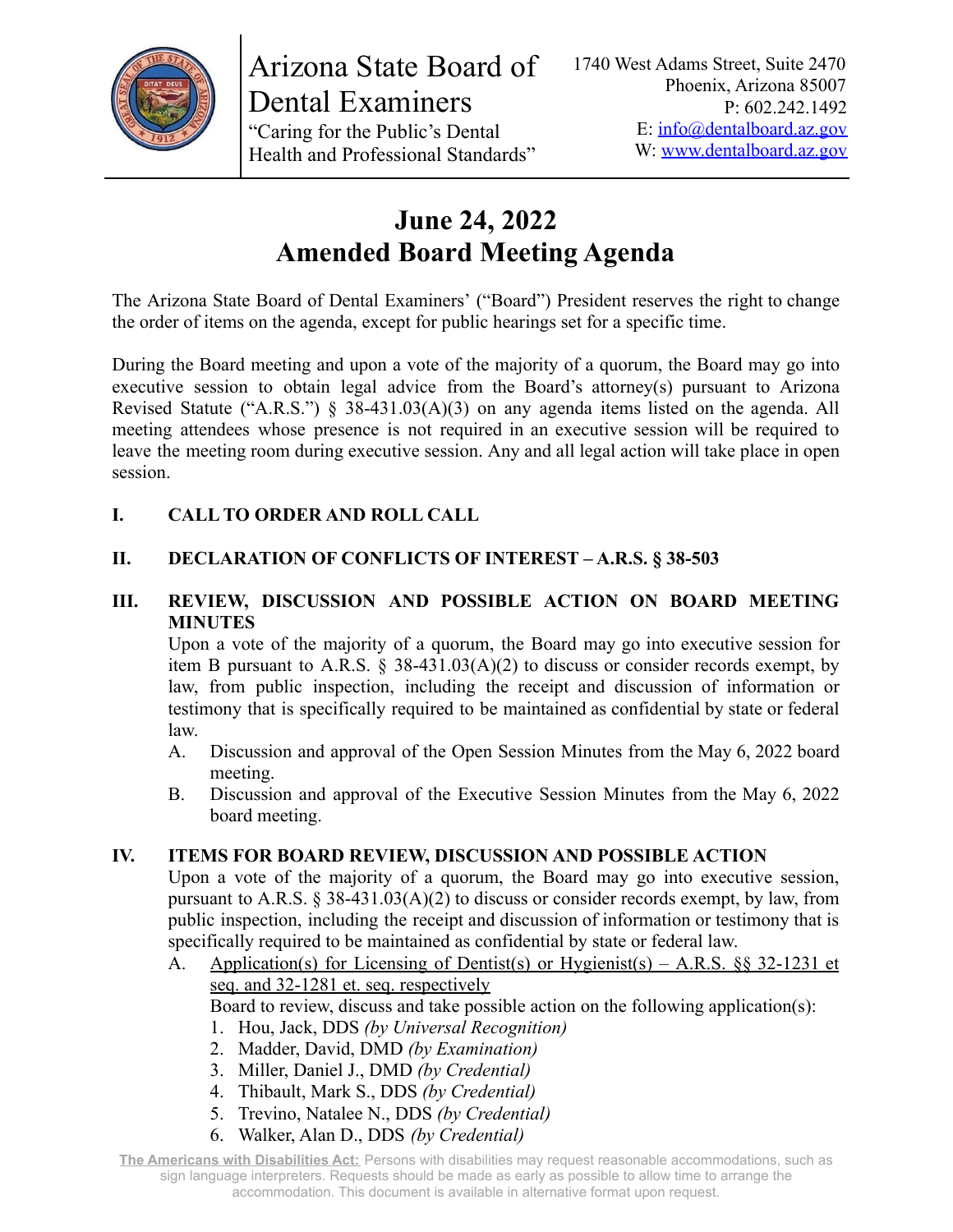B. Review of Investigation(s)

Board to review, discuss and take possible action for the following case(s):

- 1. 202000177; Christy, Han
- 2. 202100195; Midwestern University Dental Clinic
- C. Review of Investigation Case(s) Recommended for Dismissal

Board to review, discuss and take possible action on the following case(s):

- 1. 202000316; Lepetich, Clinton
- 2. 202000321; Babych, Christopher
- 3. 202000341; Anthem Dentistry
- 4. 202100130; Winterholler, Chris
- 5. 202100134-AO; Brinks, Austin R.
- 6. 202100153; Haynes, Susan
- 7. 202100234-AO; Fryberg, Harrison D.
- 8. 202100290-MP; Parry, Dale
- 9. 202200025; Dickerson, Michael
- 10. 202200027; Ogunware, Caroline
- 11. 202200028; Patterson, Charles
- D. Review of Investigation(s) Case(s) Recommended for a Letter of Concern

Board to review and discuss the results of the investigation(s) and take possible action to *issue* Letters of Concern on the following case(s):

- 1. 202000234; Eskanos, Keith
- 2. 202000252; Merlanti, Morgan (*tabled from the 4.1.22 board meeting*)
- 3. 202000350; Arias, Lenny
- 4. 202000370; Wang, Yen
- 5. 202100017; Field, Taylor (*tabled from the 5.6.22 board meeting)*
- 6. 202100262; Kim, Thomas
- 7. 202100268; Haley, Mark
- 8. 202200015; Jeziorski, Aaron
- 9. 202200016; Johnson, Richard
- 10. 202200017; Bratton, Roy
- 11. 202200023; Benzell, Alexa
- E. Review of Investigation(s) Case(s) Recommended for Issuance of a Non-Disciplinary Order for Continuing Education – A.R.S.  $\S$  32-1263.02(F)(3) Board to review and discuss the results of the investigation(s) and take possible action to *issue/offer* Non-Disciplinary Board Orders on the following case(s):
	- 1. 202000343; Garza, John
	- 2. 202000344; Goff, Sarah
	- 3. 202000367; Thulasidas, Shreedevi
	- 4. 202000371; Nguyen, Allan
	- 5. 202100013-MP; Brown, Stephen
	- 6. 202100019; Fox; Joseph
	- 7. 202100222; Gomes De Souza, Sergio
	- 8. 202100242; Munoz, Loudres
	- 9. 202100274; Gafni, Dan *(tabled from the 4.1.22 board meeting)*
	- 10. 202200004; Tiffany, Joel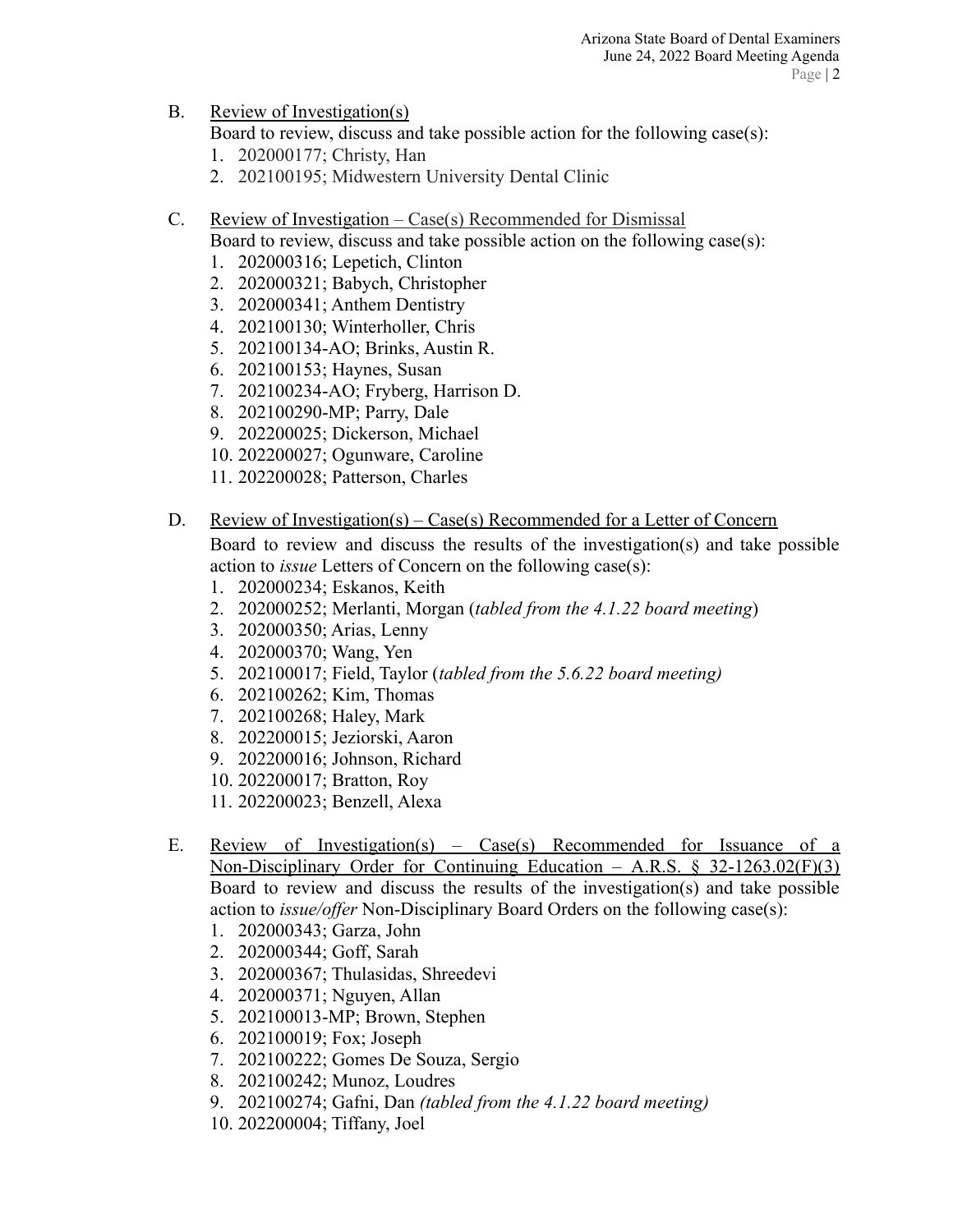F. Review of Investigation(s) – Case(s) Recommended for an Offer of a Disciplinary Consent Agreement

Board to review and discuss the results of the investigation(s) and take possible action to *offer* Disciplinary Consent Agreement(s)/Board Order(s) on the following case(s):

- 1. 202000335; Hank, Mark
- 2. 202000357; Arthurs, Ryan
- 3. 202100120; Patrick, Gary
- 4. 202100185; Nazar, America
- 5. 202100250; Hank, Mark
- 6. 202200001; Line, Darren
- 7. 202200022; Conderato, Kathleen
- G. Review of Investigation(s) Case(s) Recommended for a Formal Interview(s) Board to review and discuss the results of the investigation(s) and take possible action to *vote the matter* to a Formal Interview on the following case(s): 1. 202000333; Patterson, John
- H. Review of Compliance/Non Compliance for Consent Agreement(s)/Board Order(s) Board to review and discuss whether or not the requirements of the Consent Agreement(s)/Board Order(s) have been met, and if not, may vote to take further action on the following case(s):
	- 1. 201700175-MP; Trujillo, Victor
	- 2. 201900072; Brown, III, Roy
	- 3. 201900189; Nunez, Hector
	- 4. 201900216; Hawke, Robert
	- 5. 202000129; Trujillo, Victor
	- 6. 202100140-C (*tabled from the 5.6.22 board meeting)*
- I. Review of Executive Director Complaint Terminations and Subsequent Grievances Filed by the Complainants – A.R.S. § 32-1263.03

Board to review, discuss and take possible action to *approve, modify or reject* the executive director's termination based on submitted written request(s), from the complainant(s), on the following case(s):

- 1. 202100077; Hegle, Trond
- 2. 202100156; Brown, Stephen (*LB conflicted; tabled from the 5.6.22 board meeting)*
- 3. 202100245; Salim, Hoda
- 4. 202100269; Cho, Jae
- 5. 202200014; Smith, Matthew
- J. Formal Interview(s)

Board to conduct formal investigative interviews and review, discuss and take possible action on the following case(s):

*\*Formal interviews are scheduled for 45 minutes*

- 1. 202000190; Shamos, Ilan Hiram *(tabled from the 4.1.22 board meeting)*
	- a. Lead Board Member: Dr. Morrow
	- b. Summary of Investigation: Dr. Dovgan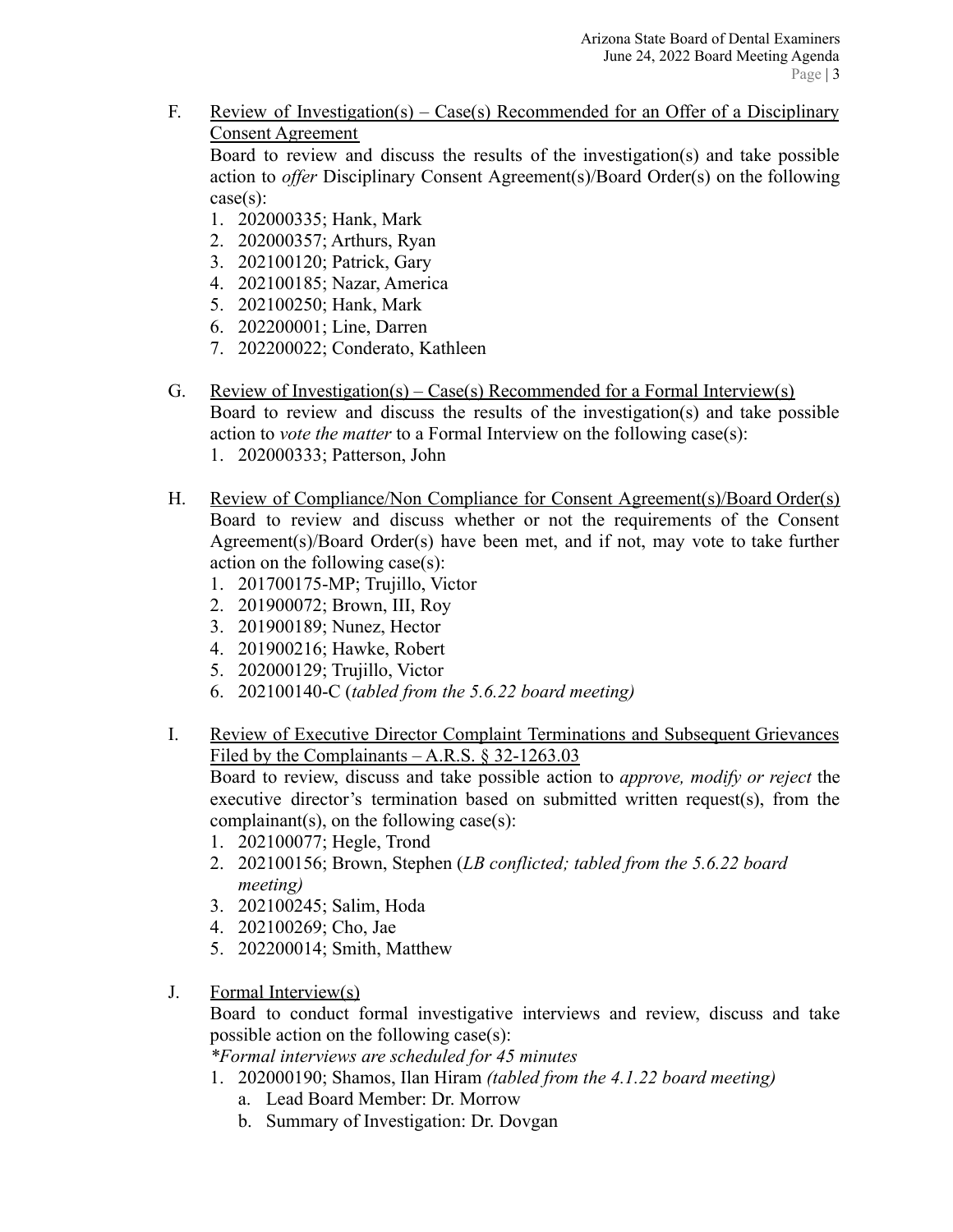- 2. 202100066-AO; Endicott, Thomas A.
	- a. Lead Board Member: Dr. Herro
	- b. Summary of Investigation: Dr. Dovgan
- 3. 202100272; Gallemore, Joseph
	- a. Lead Board Member: Dr. Seaman
	- b. Summary of Investigation: Dr. Dovgan

### K. Notice of Violation(s) – A.R.S. §§ 32-1288 & 32-3227

Board to review, discuss and take possible action on the following case(s):

- 1. 202200040
- 2. 202200048
- 3. 202200066
- 4. 202200075
- L. Investigation/Audit Update

Board to review, discuss and take possible action regarding the updated/continuing investigation/audit of other licensees and/or business entities within the same practice(s) of the licensee listed below:

1. 202000023; 202000256-AO; Lam Kenny D. *(Dr. Morrow to provide update)*

## M. Review Draft Board Order(s)/Consent Agreement(s)

Board to review and consider draft Board Order(s)/Consent Agreement(s), and if not accepted, may vote to offer a revised Board Order/Consent Agreement on the following case(s):

- 1. 202000201-MP & 202100155; Walker, Ronald
- 2. 202100161; Wilcox, Donald Lynn
- N. Response/Non-Response to Offered/Issued Consent Agreement(s)/Board Order Board to review, discuss and take possible action regarding any response/non-response and/or counteroffer on the following case(s): 1. 202000239; Phillips, Matthew D.

# O. Initial Review

Board to review, discuss and take possible action on information received from a complainant to determine whether cause exists to open an investigation file and/or take non-disciplinary/disciplinary action. *(tabled from the 4.1.22 board meeting)*

# **V. CALL TO THE PUBLIC**

Pursuant to A.R.S. § 38-431.01(H), the Board may make an open call to the public during a public meeting, subject to reasonable time, place and manner restrictions, to allow individuals to address the public body on any issue within the jurisdiction of the public body. However, members of the Board are not allowed to discuss or take legal action on matters raised during an open call to the public unless the matters are properly noticed for discussion and legal action. The Board, however, may ask staff to review a matter or may ask that a matter be put on a future agenda.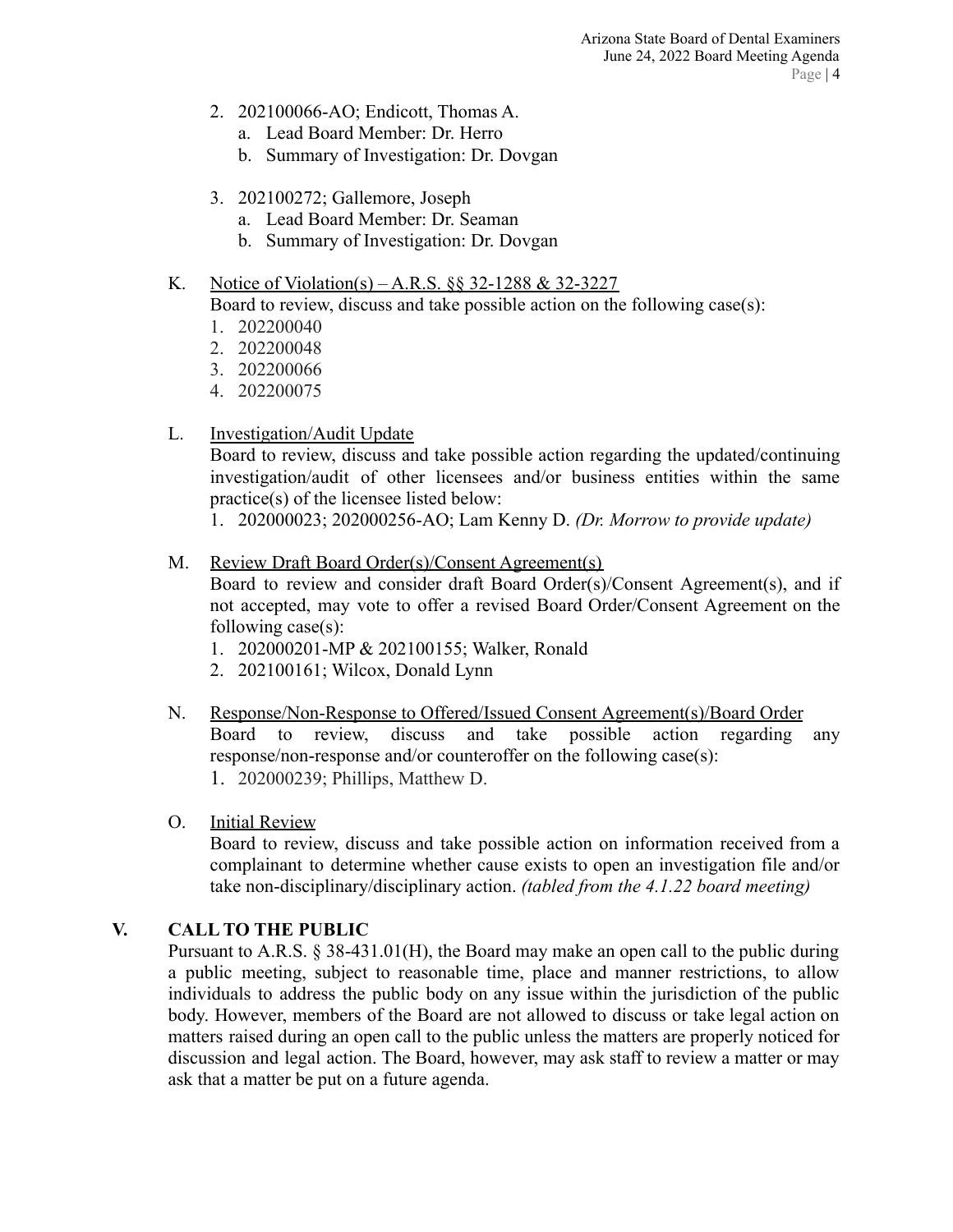## **VI. CONSENT AGENDA**

Upon a vote of the majority of a quorum, the Board may go into executive session pursuant to A.R.S.  $\S 38-431.03(A)(2)$  to discuss or consider records exempt, by law, from public inspection, including the receipt and discussion of information or testimony that is specifically required to be maintained as confidential by state or federal law. (All items listed under the Consent Agenda are considered to be routine or have been previously reviewed by the Board or the Board's Designee and may be considered for approval as a single action, unless a Board Member wishes to remove an item for independent review, discussion and possible action).

- A. Board Dental/Hygiene Consultant(s) and Anesthesia and Sedation Evaluator(s) Board to review, discuss and take possible action regarding approval of the following individual(s) to perform investigative consulting and/or evaluating services for the Board:
	- 1. Corben, Steven A., DMD *(Dental Consultant)*
	- 2. Fritch, Edward Kent, DDS, MSD *(Dental Consultant)*
	- 3. Handelman, Richard, DDS, MBA *(Dental Consultant)*
	- 4. Herrick, Debora A., BS Dent Hy, DDS *(Dental Consultant)*
	- 5. Holyoak, Brandon, DDS *(Dental Consultant)*
	- 6. Imtiaz, Umar, DDS, M.S. *(Dental Consultant)*
	- 7. Kumar, Sonia, DDS *(Anesthesia and Sedation Evaluator)*
	- 8. Newman, Alan K., DDS *(Dental Consultant)*
	- 9. Ruiz, Carlos, DDS *(Dental Consultant)*
	- 10. Schaefer, Adam, DMD *(Dental Consultant)*
	- 11. Schaffer, Rebecca, DDS, DABOP *(Dental Consultant)*
	- 12. Toepke, Ronald S., DDS *(Dental Consultant)*
	- 13. Weege, Benjamin, DDS *(Dental Consultant)*

### B. Executive Director Complaint Terminations – A.R.S. § 32-1263.03

Board to review, discuss and take possible action on the following confidential list of complaints that were terminated by the executive director, with the concurrence of the Board's investigative staff due to the complaints being without merit and termination being appropriate:

| 202000205    | 11.202000354 | 21.202100285 |
|--------------|--------------|--------------|
| 2. 202000215 | 12.202000359 | 22.202100288 |
| 3. 202000251 | 13.202000363 | 23.202100291 |
| 4. 202000254 | 14.202100004 | 24.202200005 |
| 5. 202000261 | 15.202100158 | 25.202200007 |
| 6. 202000270 | 16.202100173 | 26.202200012 |
| 7. 202000292 | 17.202100215 | 27.202200019 |
| 202000296    | 18.202100266 | 28.202200043 |
| 9. 202000322 | 19.202100270 |              |
| 10 202000251 | 20.302100282 |              |

# 10. 202000351 20. 202100282

## C. Termination of Board Orders(s)/Consent Agreements(s)

- 1. 202000071; Joseph, Ashley Arlene
- 2. 202000114; Brimley, Lucas Clyde
- 3. 202000154; Nay, John J.
- 4. 202000172; Brar, Harjot
- 5. 202000184; Philipp, Justin J.
- 6. 202000310-AO; Nelson, Peter Stefan